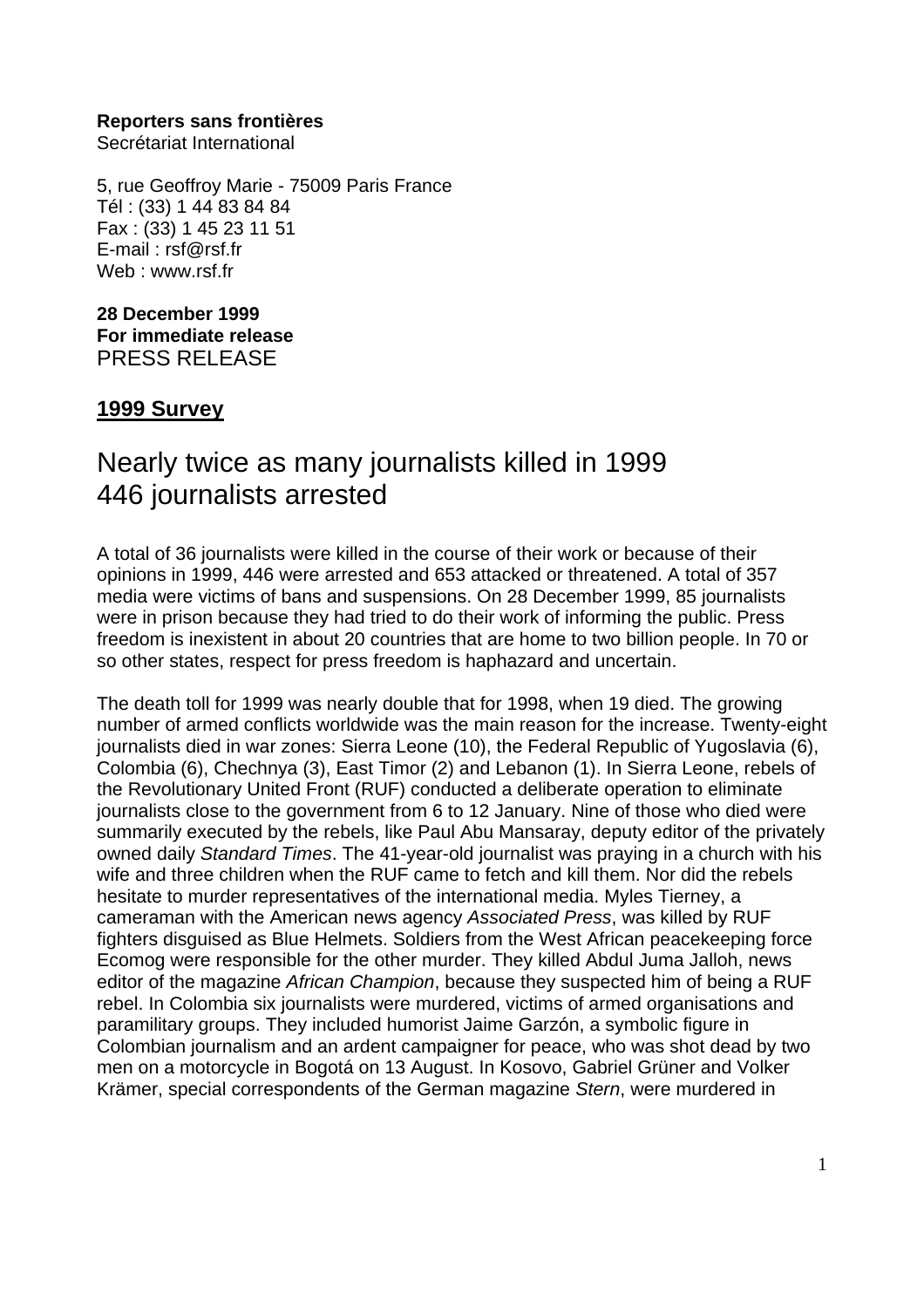circumstances that are still unclear shortly after troops >from the UN peacekeeping force entered the province. According to *Stern*'s investigations, they were killed by a group of paramilitaries fleeing to Serbia. In East Timor it was apparently the regular Indonesian army that was behind the murder of two journalists. The recent Russian offensive in Chechnya has led to the deaths of three local reporters. Journalists are still being taken as targets by extremist groups, as in Sri Lanka (3), India (1) and Turkey (1). In Nigeria three journalists were killed as they were covering clashes between ethnic groups.

### **85 journalists imprisoned**

The number of journalists imprisoned fell slightly in 1999. A total of 85 were in jail on 28 December 1999, compared to 93 on the same date in 1998. But those figures do not necessarily reflect the full truth about repression in some countries. In the Democratic Republic of Congo, 40 journalists were arrested and held in solitary cells by the security services during 1999, but only three were still behind bars at the end of the year. Since Laurent-Désiré Kabila came to power in 1997, about 100 journalists have been imprisoned for shorter or longer periods. In Cuba 46 journalists were arrested and detained during 1999 - some of them several times - but only four were still in jail at the end of the year. The situation is similar in Turkey, where at least 19 journalists saw the inside of the country's jails in 1999 and 87 others were arrested.

At the end of 1999, the country with the most journalists in jail was still Burma, where 13 are being held, Syria (10), China (9) and Ethiopia (9). In Burmese and Syrian prisons, journalists are subjected to degrading treatment and do not always receive vital medical treatment. Burmese journalist San San Nweh, winner of the 1999 Reporters Sans Frontières-Fondation de France prize, has been held since 1994. She is suffering from liver disease and eyesight problems. Friends and family who try to send her food and medicines are threatened by secret service agents. Syrian journalist Nizar Nayyuf, who is serving a ten-year sentence, is suffering from the after-effects of torture, such as paralysis, bleeding and skin infections. He also has cancer, for which the authorities have refused him treatment. In Turkey, a candidate for membership of the European Union, four journalists were tortured by state officials. They included Aydogan Inal of the pro-Kurdish weekly *Hêvi*. After undressing him, forcing him to sing the Turkish national anthem and spraying him with ice-cold water, his torturers struck him on the testicles and tried to suffocate him. Twenty-six journalists were assaulted in Turkey in 1999. Despite some positive steps taken by the authorities, including an amnesty that allowed seven journalists to be released from prison, Turkey still has a long way to go to meet European standards regarding press freedom. Journalists are still victims of ill-treatment in sub-Saharan Africa. In the Democratic Republic of Congo the security services have whipped journalists, the number of lashes being "proportional to their age and weight" to use the torturers' own words. In Sierra Leone many journalists have been ill-treated and even tortured by members of the RUF. They include Mustapha Sesay, a reporter with the daily *Standard Times*, who was accused of being a government spy. He was violently beaten by RUF members, who put out one of his eyes with machetes.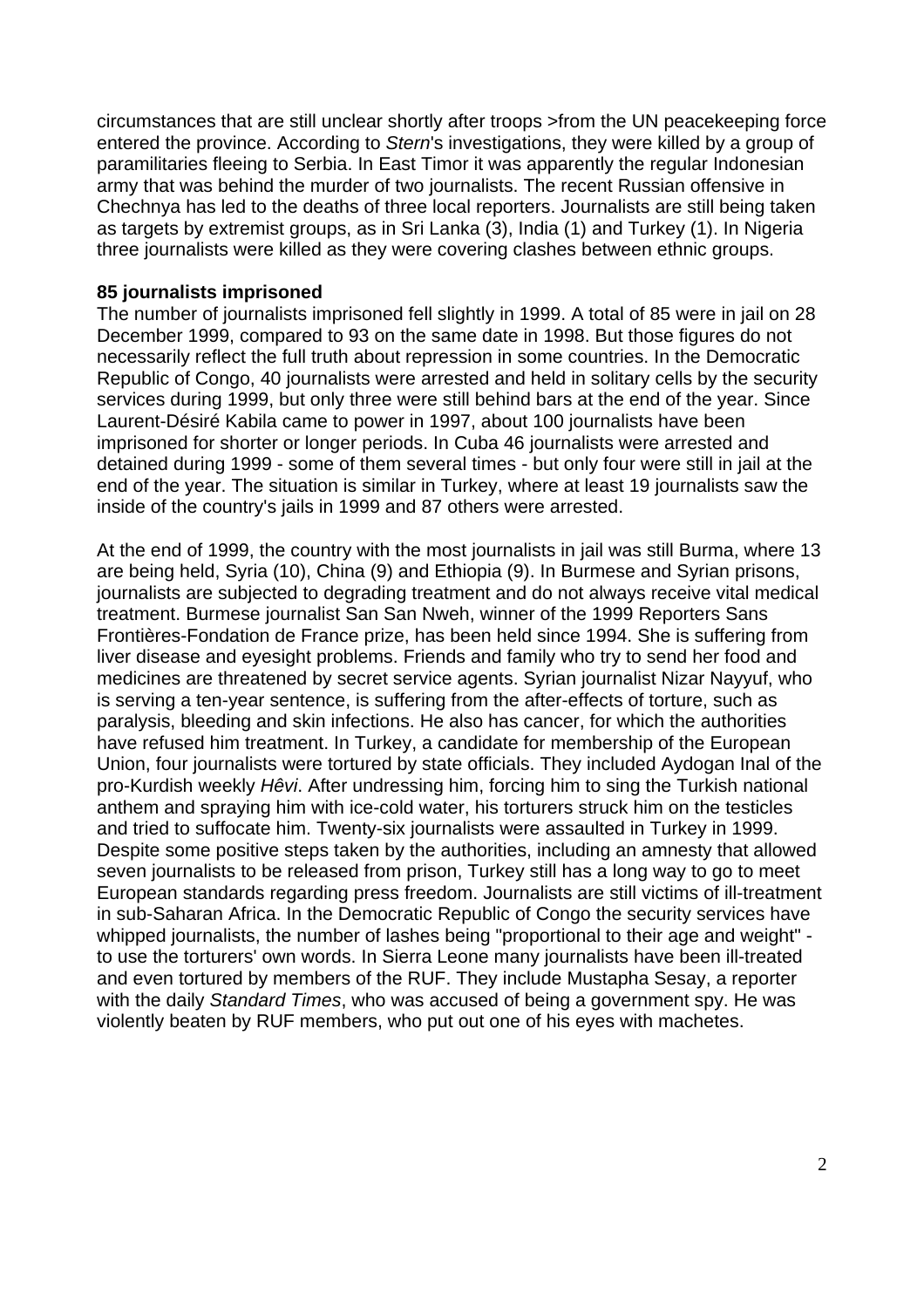# **34 journalists kidnapped**

The increasing number of armed conflicts worldwide also resulted in a surge in the kidnapping of journalists: 34 were taken hostage in 1999. In Sierra Leone, the RUF detained 15 journalists, including Khalifu Fofanah, editor of the biweekly *Pioneer*, who was told he would be killed if he did not work for the rebels. In Colombia 16 journalists were kidnapped and then released by various armed groups. In Chechnya, where the kidnapping of journalists has acquired the status of an industry, three journalists are still being held by armed gangs who are demanding heavy ransoms for their release. One of them, French photographer Brice Fleutiaux, captured on 1 October, is being kept in a cellar and has probably been ill-treated. About 20 journalists have been kidnapped in the Russian Caucasus since 1997. Fighting and pressure from the authorities in some countries have forced journalists into exile. In 1999 nine Colombian journalists had to leave their country because of threats by paramilitaries, while four Cubans decided to leave the island because of continual official harassment. At least ten African journalists in countries such as Cameroon and the Democratic Republic of Congo have gone into exile fearing for their lives.

The declaration of a state of war or emergency is often a pretext for governments to restrict press freedom. In Slobodan Milosevic's Yugoslavia, the independent media were forced to follow an editorial line supporting "patriotism" and Serbian resistance to the Nato air raid campaign. The murder of Slavko Curuvija, editor of an independent daily, who was accused of "treason" by the government, served as a warning to those who failed to comply. In Sri Lanka the army imposed strict censorship on news from conflict zones in the north of the country. Many journalists have been sentenced in the Democratic Republic of Congo for "revealing state secrets" or "attacking territorial integrity". In Angola journalists are systematically harassed by the military when reports on areas controlled by the rebel Unita movement are published. Since the Russian army offensive in Chechnya began, the authorities have frequently taken members of the international media to task, accusing them of working as intelligence agents for western powers.

### **The "20 enemies of Internet"**

In addition to military censorship, many countries also punish offences such as "publishing false information" and "insulting the head of state" by prison terms. In others, governments systematically prosecute journalists for libel as a way of stifling press freedom. This is the case in many African countries, but it also happens in Europe, particularly Croatia and Belarus. Governments in a great many countries still maintain control of radio and television, the media which are regarded as having the most impact on public opinion. No fewer than 75 states have a monopoly on broadcasting and 45 of them have also tried to put a brake on the communications revolution by restricting their citizens' access to the internet. At the end of 1999, 20 countries may be considered as "enemies of the internet", including Burma, Cuba, Tunisia and Vietnam. Their governments control one or more internet service providers, install filters blocking access to web sites regarded as unsuitable and severely punish users who try to find ways round these obstacles to the free flow of information. Two Chinese internet users, Lin Hai and Qi Yanchen, were jailed for "subversion" because they had tried to alert international public opinion to violations of human rights in their country.